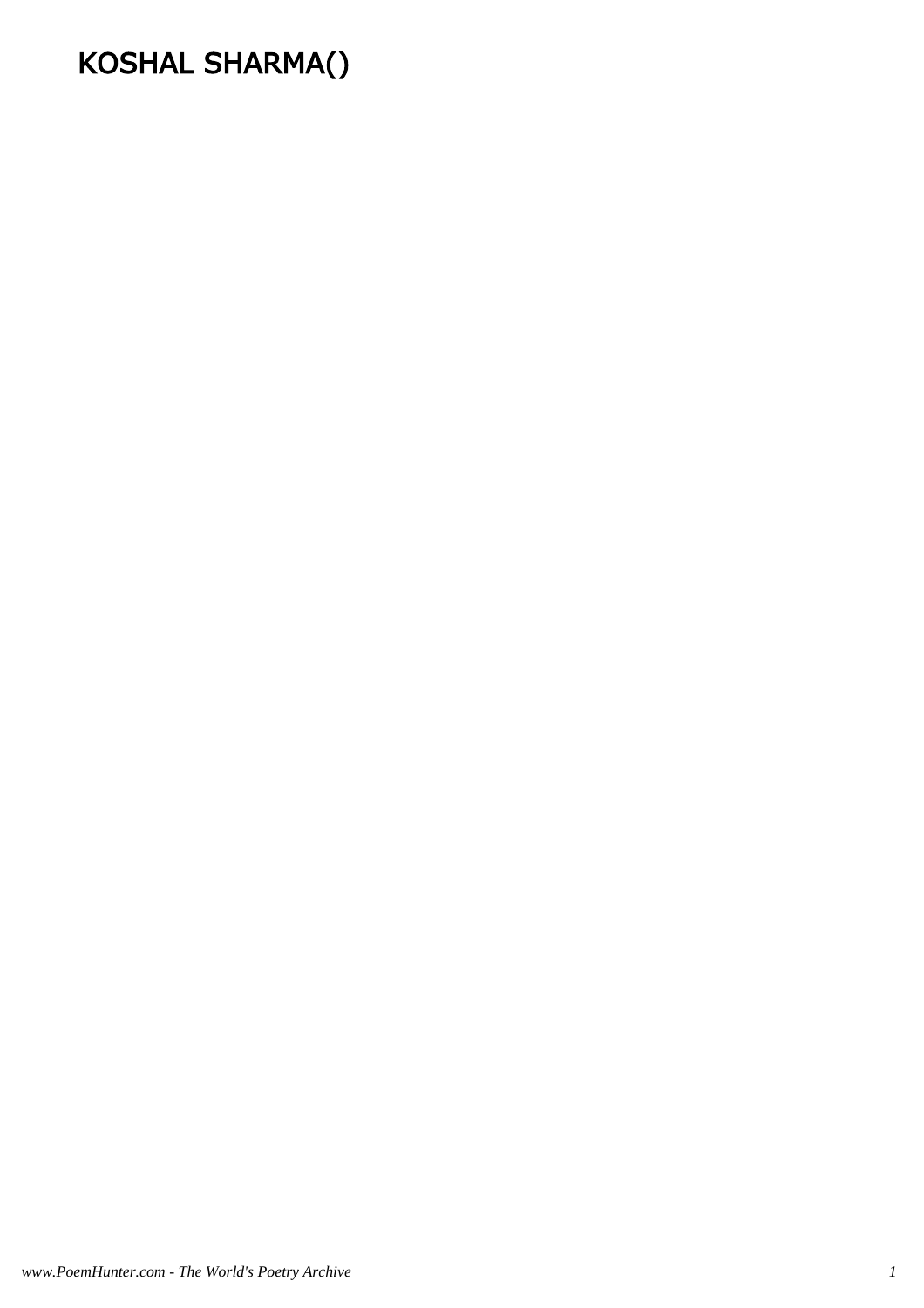#### Every Time And Always

Every time something i want to achieve Every chance for something i percieve Every now and then my luck turns hard Every Time it costs regard.

Never it runs smooth Never it defends my creed Never it let me be freed Never it let me take the best

Always i have to escape for the rest Always i feels like a dish not fit for gods Always i think it to hone Always i gave it the pius zone

Perhaps it was all my mistakes Perhaps there should be a retake Perhaps it should not be Perhaps every time and always i should and must believe in me..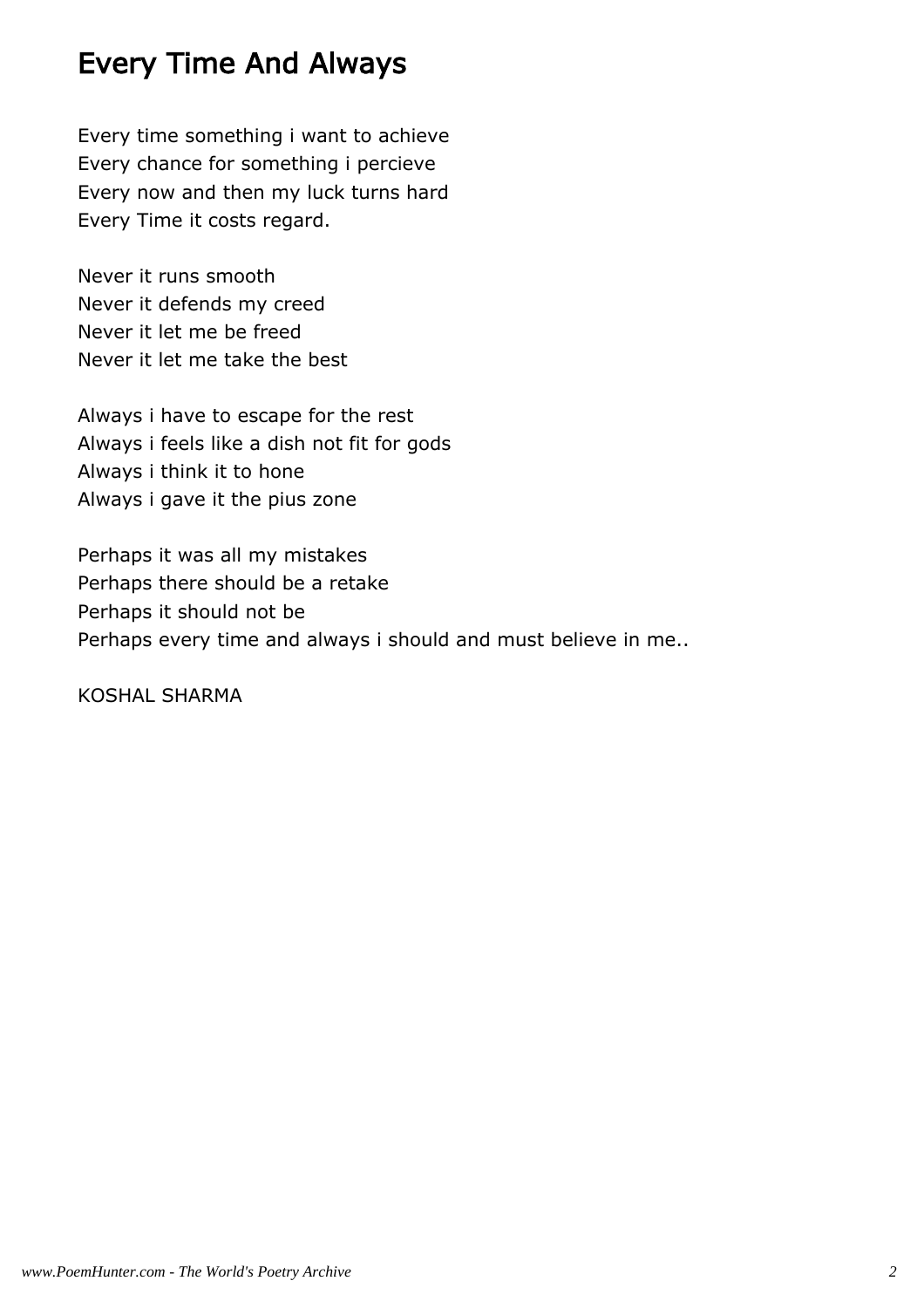## I Am

drowned in an empty pond missed the way in a round feeling lonely when everybody is around

keeping rememember two eyes that shine, that bright, those talking eyes. lost the ambition i recently found

the embarrassment i felt when everybody gave me a smile the candles i want to light, the passion i want to ignite flawn away like a dream

an only question and so many answers. still am failed to find my own ground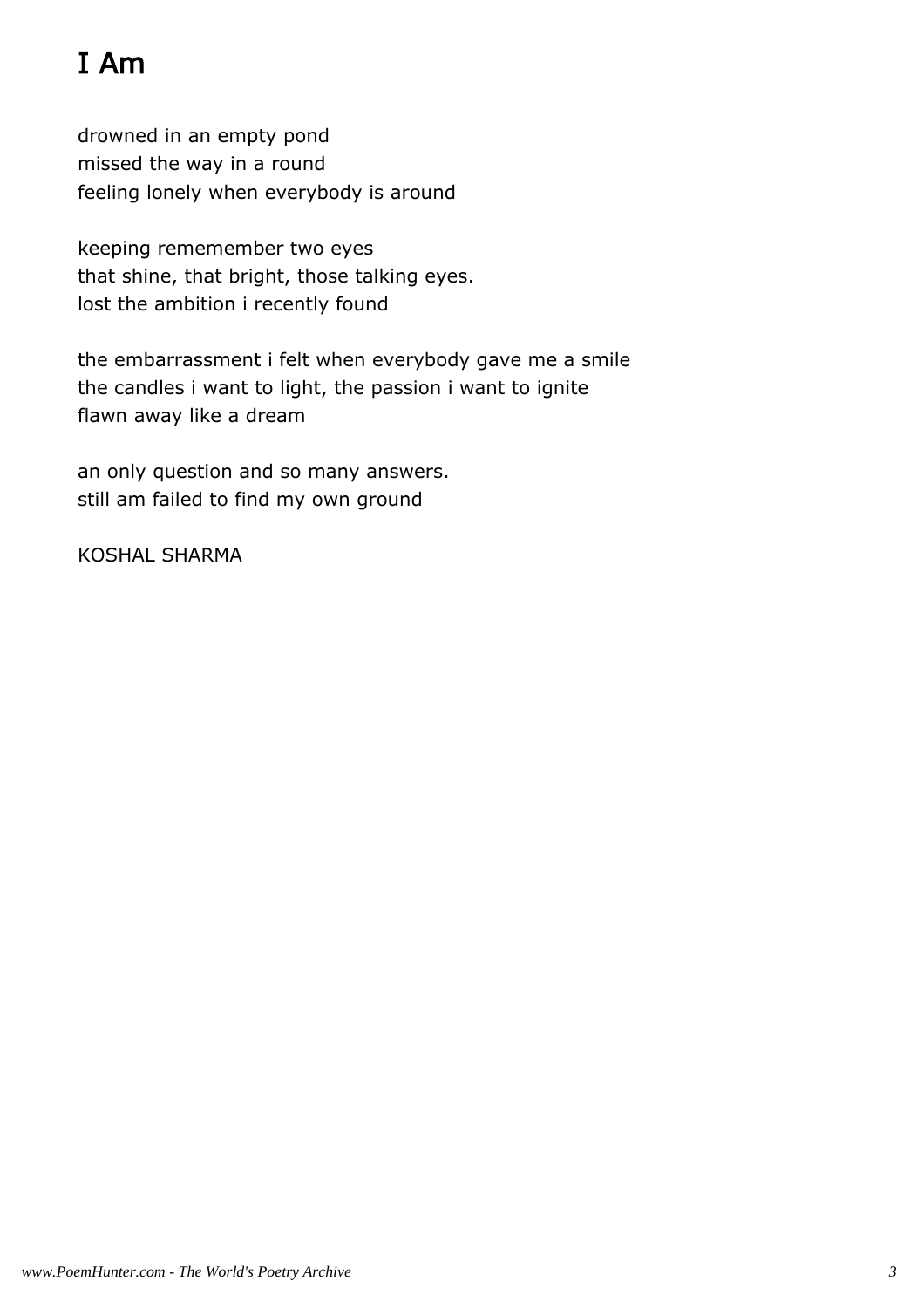### I Lost..

emblems of peace had gone.. sences for joy had lost mirror often shows a ghost and with no resons i tormented my self the most..

tried hard, stepped out.. strayed a lot and found a lot.. but nothing pertained to my quest...

i wasn't like that ever.. i want to live life like a bird.. broken wings drowned dreams. even no sky i found to fly the vicious circumstances.. made me tamest.

words.. lonely, alone. were spector but not any more a silence surround. a darkness arround. where the i lost. it became.. a dwindling shadow persistantly turning down a lamp post.

and i lost.............. not abruptly..but lost..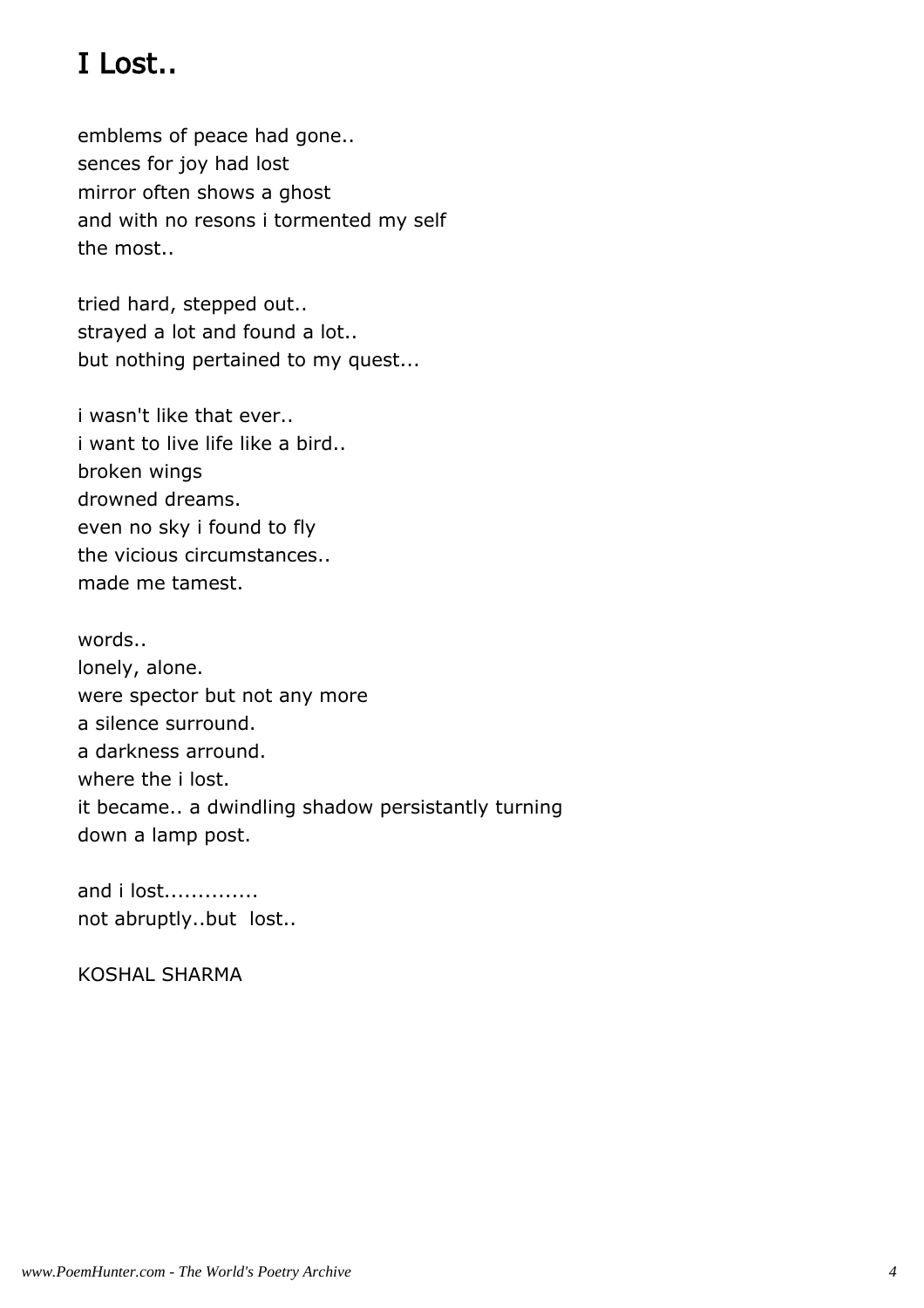#### Quest

It wasn't meant to be good though it seemed to be As and when it happened it was all for what May be good may be worse I did it though I didn't want it to it be All the time in the pursuit of what May be light may be darkness I dug the whole nine yards until dawn I dug I dug for a quest May be right may be wrong i couldn't find but there was a way a way to where may be hope may be demise perhaps you could save me a thought a thought for what I know not It was When I found you Below the shining stars But the gleam was In your eyes All the sparkling In your smile Now It was meant to be good though it seemed not As and when it happened It make me drag an inch more Towards you the love of my life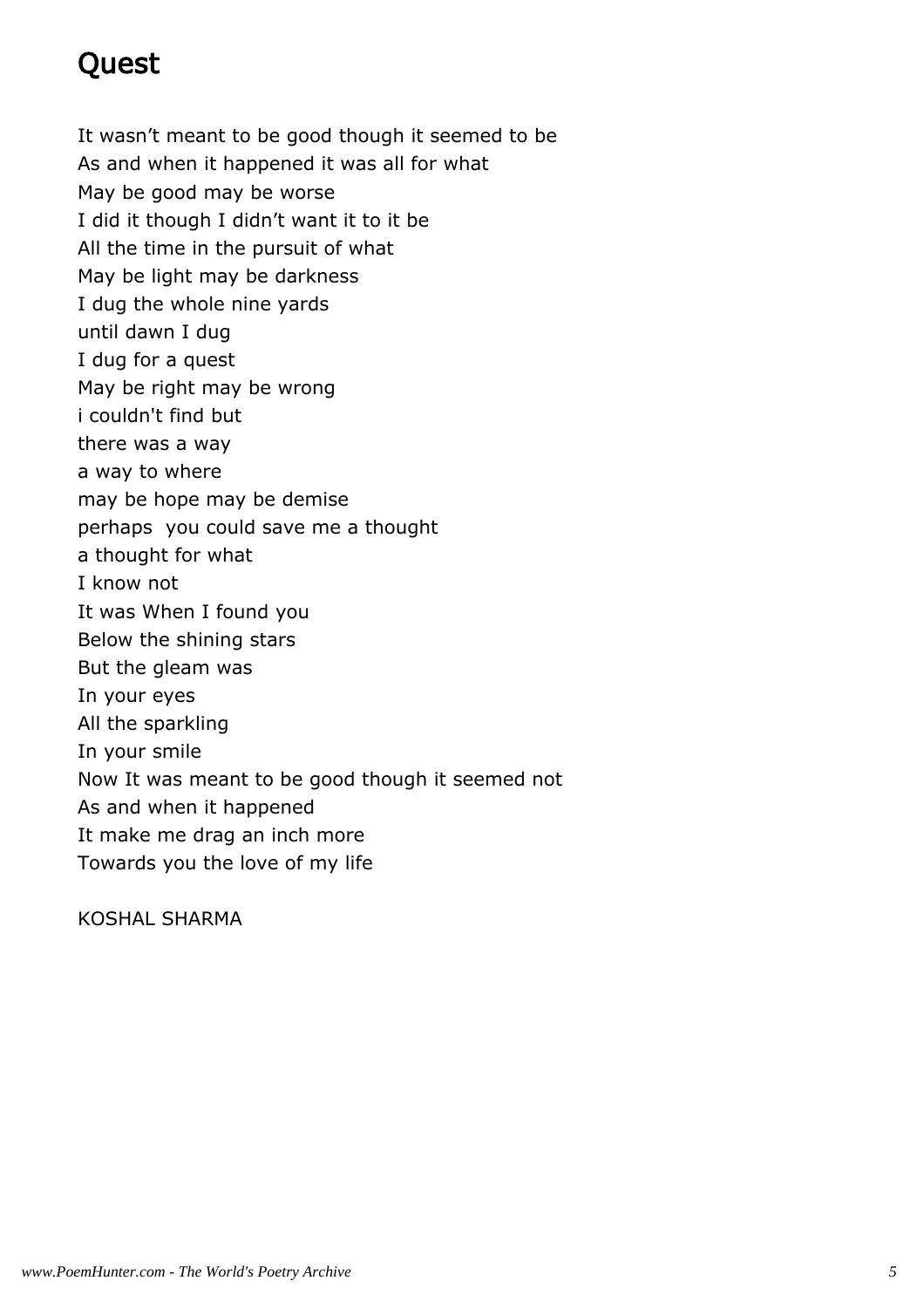#### Save My Soul

screaming and screaming.. save my soul. both hands up towards the zero pretainding to be in front of THEE

eyes closed tight lips keep chanting along with the tounge all the verses

till then read nowhere i was wrong might be o allmighty this is a misapprehension

thou created me with prepossessed soul known to THEE save all save my soul